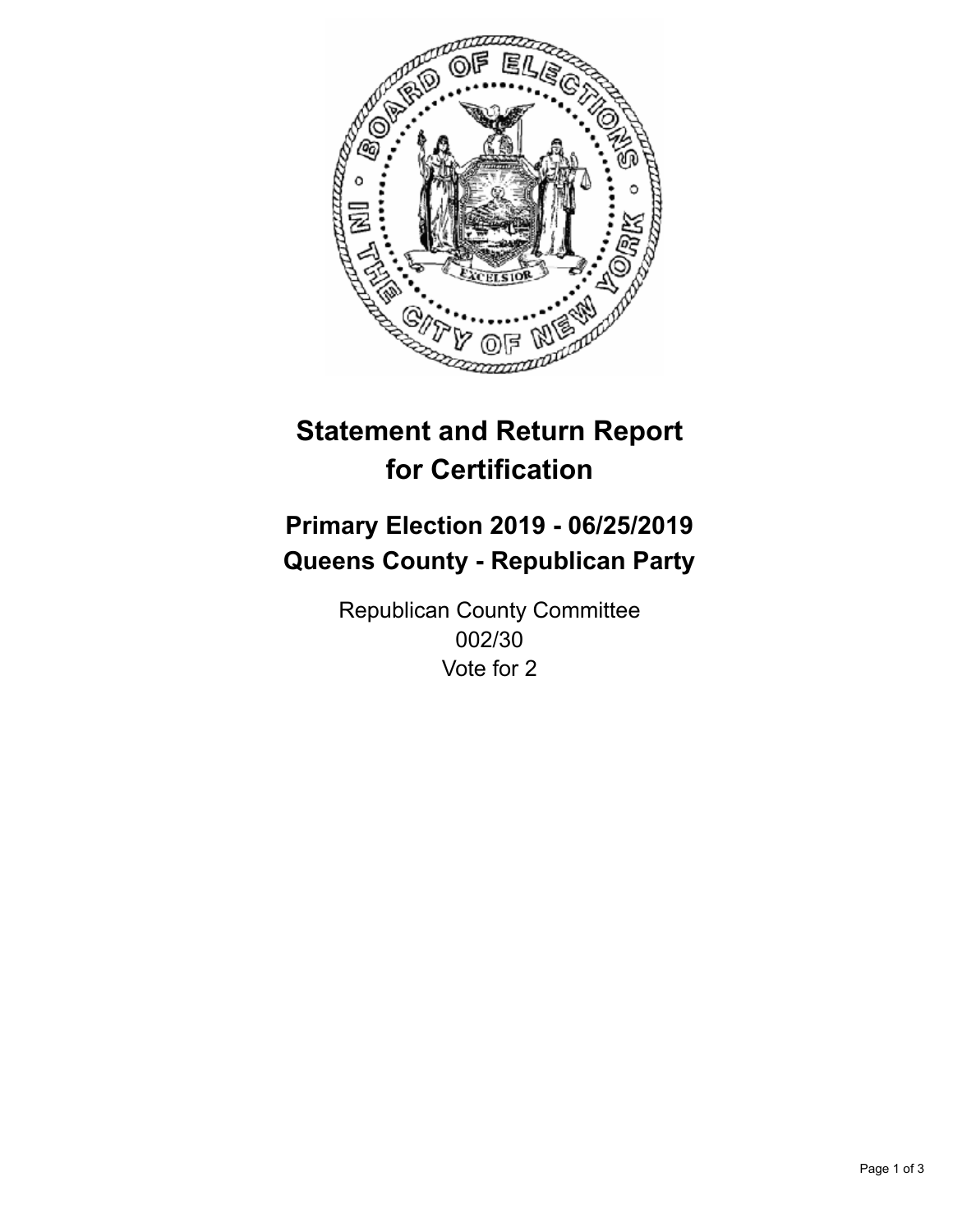

## **Assembly District 30**

| PUBLIC COUNTER                                           | 3              |
|----------------------------------------------------------|----------------|
| <b>MANUALLY COUNTED EMERGENCY</b>                        | 0              |
| ABSENTEE / MILITARY                                      | 0              |
| AFFIDAVIT                                                | 0              |
| <b>Total Ballots</b>                                     | 3              |
| Less - Inapplicable Federal/Special Presidential Ballots | 0              |
| <b>Total Applicable Ballots</b>                          | 3              |
| DANIEL MURDOCH                                           |                |
| JARED A. JOKL                                            | 2              |
| <b>MARYANN CERNIGLIA</b>                                 |                |
| <b>Total Votes</b>                                       | 4              |
| Unrecorded                                               | $\overline{2}$ |